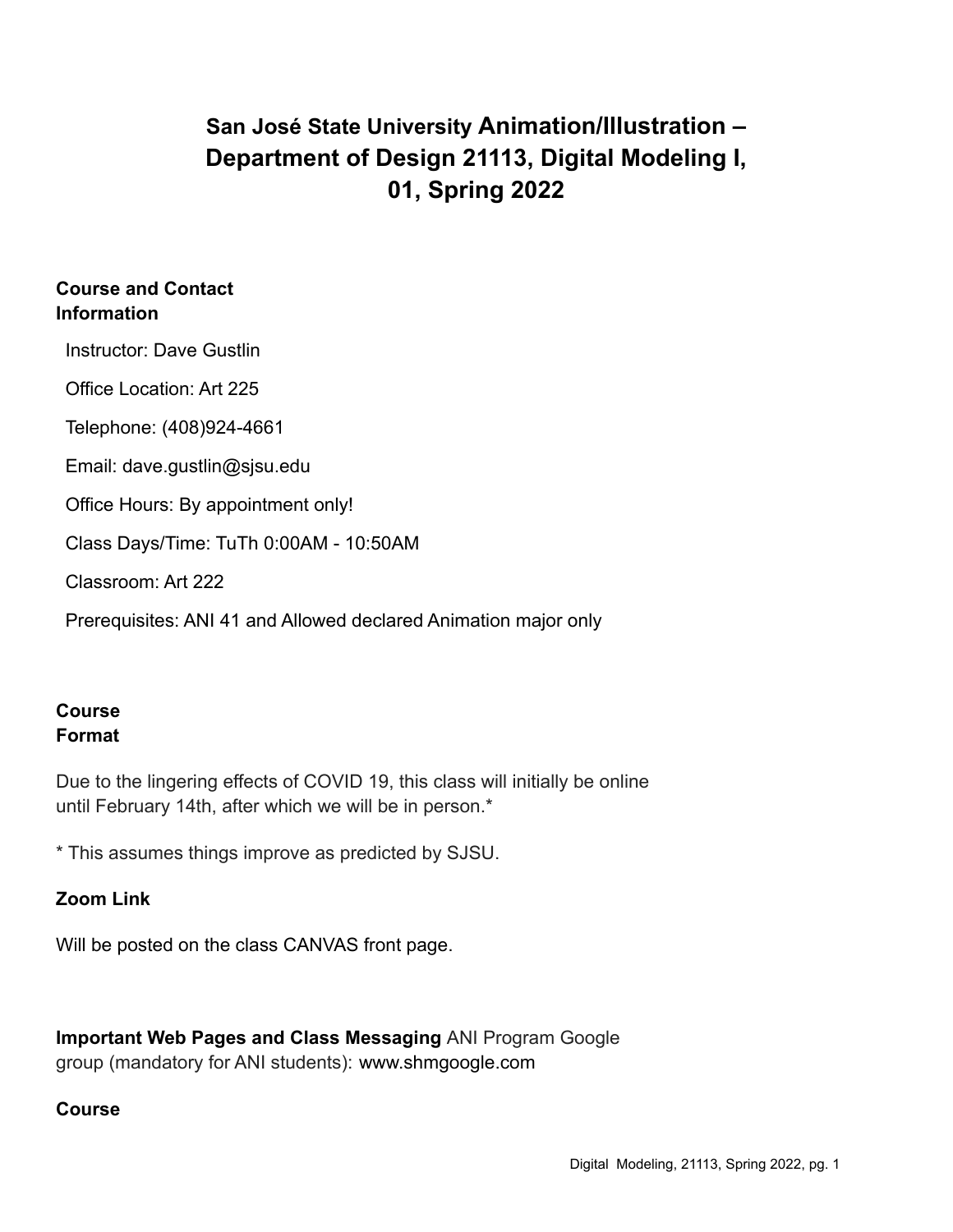## **Description**

Emphasis is on developing a good foundation and understanding of 3D modeling practices and tools, as currently used in the entertainment and allied industries.

#### **Course Goals**

Course Description In this class we will learn the basics of 3D Modeling. We will use Autodesk's Maya, but the techniques apply to most 3D packages. Maya is a broad program with many facets besides modeling. We will touch on the other functions as necessary, but will drill deep on the modeling side. In addition to Maya, we will use Photoshop and a program called Substance Painter. A cursory familiarity with Photoshop is assumed, but Substance Painter will be examined in full. The commercial application of 3D knowledge is most visible in the entertainment industry, with video games and film, but there are many other avenues, product advertising, military simulations, phone apps, etc.. The burgeoning field of 3D printing holds boundless potential for 3D modeling. Even if your focus is other than modeling in this department, the skills you will learn in this class can be applied to aid your vis dev work, and make you a more valuable, multi-skilled employee in the workforce.

Course Learning Outcomes (CLO)

Upon successful completion of this course, students will be able to:

- 1. Use Maya, ZBrush, and Substance Painter in an integrated, professional workflow
- 2. Model organic objects
- 3. 3D digital sculpting
- 4. Edge looping for deformation
- 5. Advanced UV Mapping, including "pelt mapping"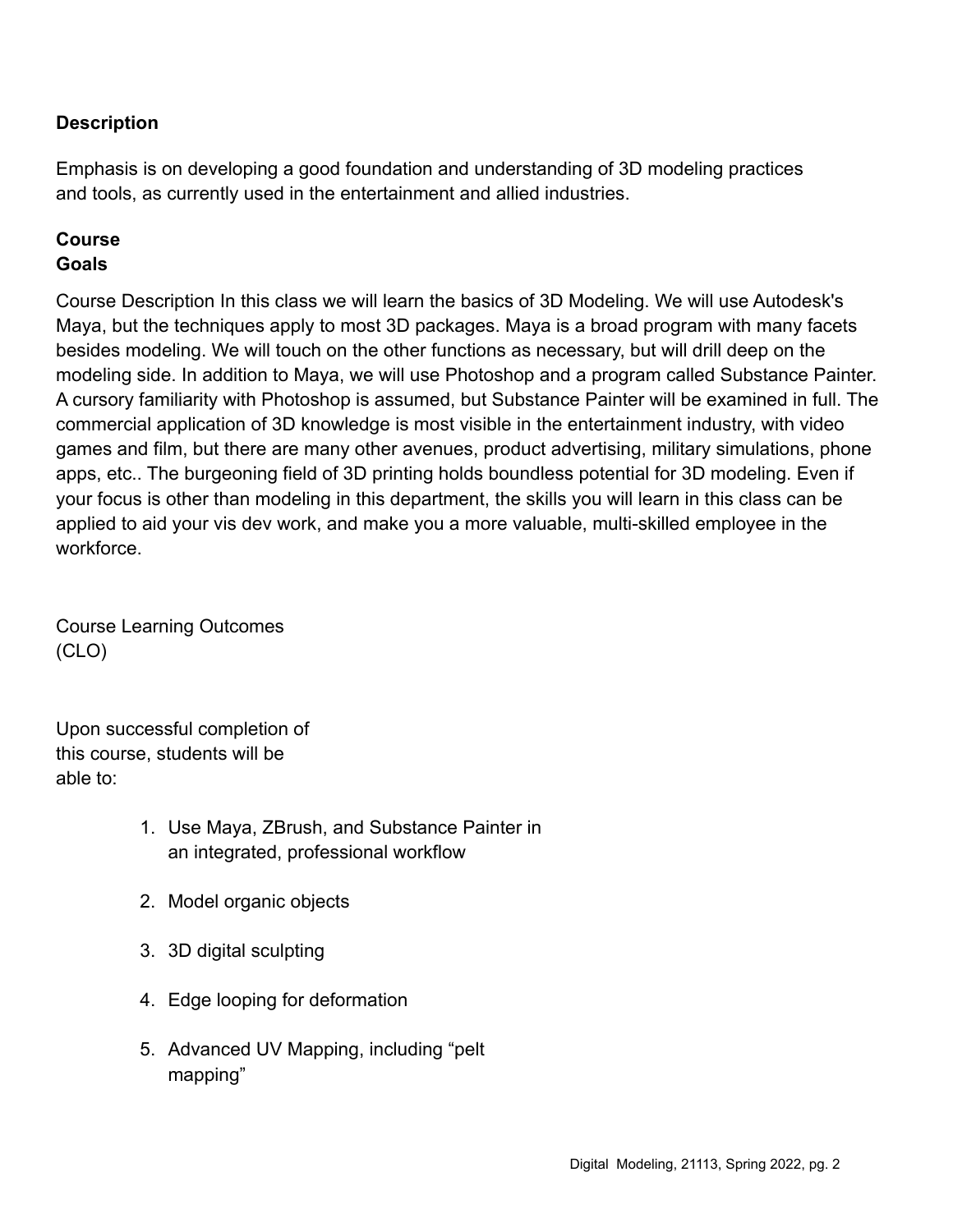- 6. Basic rigging, and painting weights for animation.
- 7. Articulately discuss their work in public and receive and respond to public criticism in a positive manner.
- 8. Create appropriate presentation materials to showcase their work in a professional portfolio/reel.
- 9. Learn to work in a team environment, both as a team member and as a team leader.
- 10.Self-evaluate their work, and their strengths and weaknesses as they relate to studying the visual arts.

# **Required Texts/Readings (Required)**

**Textbook** No Textbook is required for this class.

**Other Readings** None.

## **Course Requirements and Assignments (Required)**

In this class we will learn the basics of 3D Modeling. We will use Autodesk's Maya, but the techniques apply to most 3D packages. Maya is a broad program with many facets besides modeling. We will touch on the other functions as necessary, but will drill deep on the modeling side.

In addition to Maya, we will use Photoshop and a program called Substance Painter. A cursory familiarity with Photoshop is assumed, but Substance Painter will be examined in full.

The commercial application of 3D knowledge is most visible in the entertainment industry, with video games and film, but there are many other avenues, product advertising, military simulations,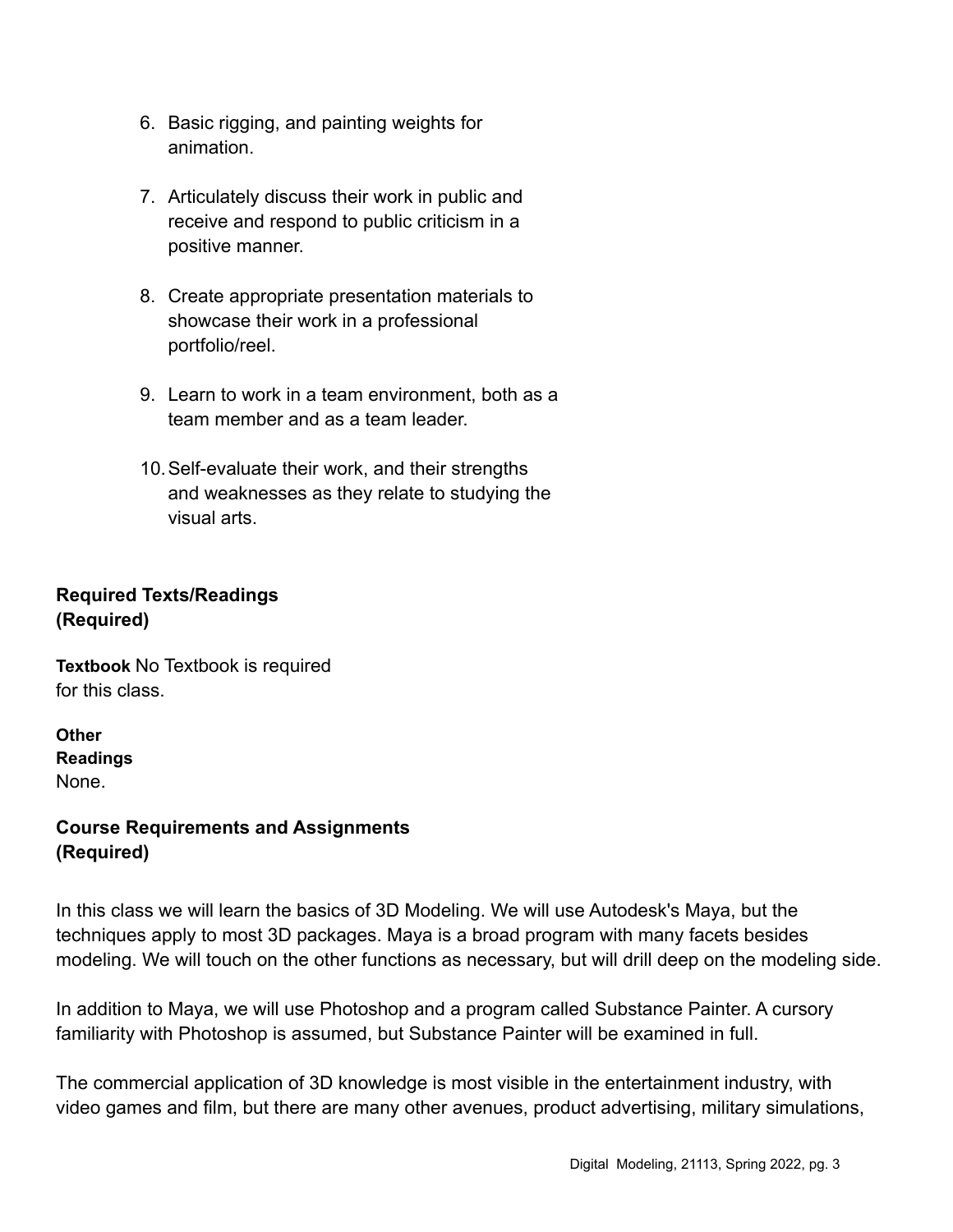phone apps, etc.. The burgeoning field of 3D printing holds boundless potential for 3D modeling.

Introduction to 3D Modeling, 23045, Spring, 2019 Page 2 of 9

There will be major projects each weekend during the semester in addition to daily homework between all classes. All projects will be held to strict standards and a student's grade is dependent on how well they—and their team— meet these standards within the deadlines given.

For more detailed information about classroom activities, please refer to the handouts distributed each week for each project. Each assignment is designed to progressively and cumulatively build towards the above-listed learning outcomes. All of the above is subject to change with fair notice.

*Insert descriptions of course requirements and assignments here. Explain how course requirements, reading materials, learning activities, and assignments contribute to or are aligned with course learning outcomes. Include information about general expectations, roles and responsibilities of the students, due dates and assignment weights. Review the following sources and policies with your students:*

- *University Syllabus Policy S16-9 at*
- *http://www.sjsu.edu/senate/docs/S16-9.pdf.*
- *Office of Graduate and Undergraduate Programs' Syllabus Information web page at http://www.sjsu.edu/gup/syllabusinfo/*

*The University Policy S16-9, Course Syllabi (http://www.sjsu.edu/senate/docs/S16-9.pdf) requires the following language to be included in the syllabus:*

"Success in this course is based on the expectation that students will spend, for each unit of credit, a minimum of 45 hours over the length of the course (normally three hours per unit per week) for instruction, preparation/studying, or course related activities, including but not limited to internships, labs, and clinical practica. Other course structures will have equivalent workload expectations as described in the syllabus."

#### **Final Examination or Evaluation**

*Insert descriptions of your final examination or evaluation information here. More details can be found in* University policy S17-1 (http://www.sjsu.edu/senate/docs/S17-1.pdf) *which states that*

*"*Faculty members are required to have a culminating activity for their courses, which can include a final examination, a final research paper or project, a final creative work or performance, a final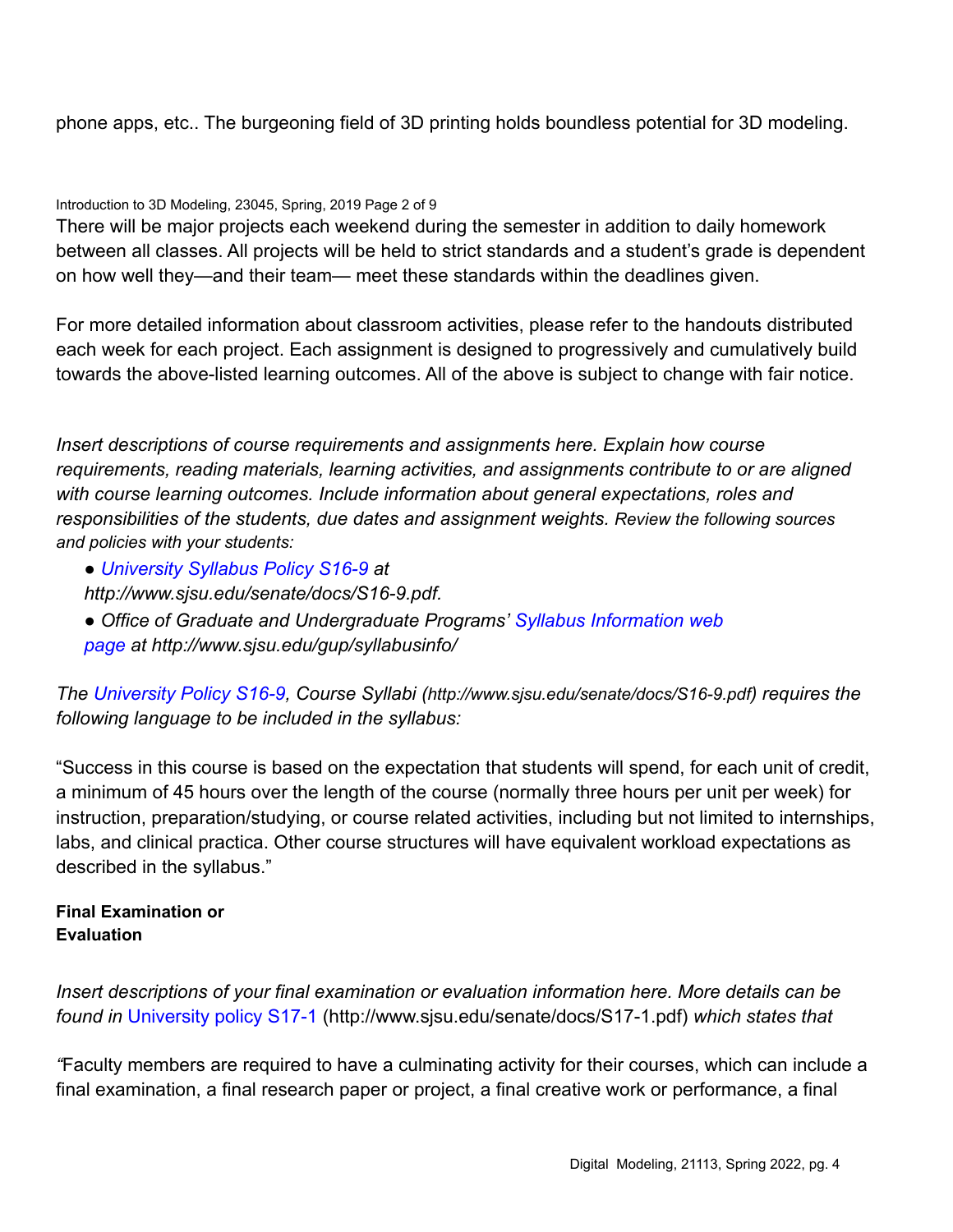portfolio of work, or other appropriate assignment."

#### **Grading Information (Required)**

*Specify your grading policy here. Provide rubrics and explain how grades are assessed and assigned. Allow multiple opportunities to give feedback on student learning. Use rubrics or examples to explain and show students how they can assess themselves or check their own learning. More guidelines on grading information and class attendance can be found from the following two university policies:*

● *University Syllabus Policy S16-9 (http://www.sjsu.edu/senate/docs/S16-9.pdf)* ● *University Attendance and Participation Policy F15-12 (http://www.sjsu.edu/senate/docs/F15-12.pdf)*

Introduction to 3D Modeling, 23045, Spring, 2019 Page 3 of 9

**Determination of Grades**

There are no make-up assignments. Late assignments will only be accepted if previous arrangements have been made with the instructor at least two days before the assignment is due. Voice mails do not constitute a previous arrangement, nor do midnight emails. If you must be absent, arrange to have someone else turn in your work for you. It is your responsibility. Treat it as you would a professional assignment. Deadlines can be adjusted without hurting your professional reputation; but only if an illustrator has demonstrated good faith, and has given his client generous notice. Anything less is professional suicide. Regardless, late assignments, even if accepted as above, will be given a lower grade.

Students are responsible for completing all work assigned during any absences, and absent students must make arrangements for their work to be turned in (on due date) and criticism recorded, by another student. No extra credit projects will be accepted for this class.

Class participation will be assessed and includes active engagement in critiques, intelligent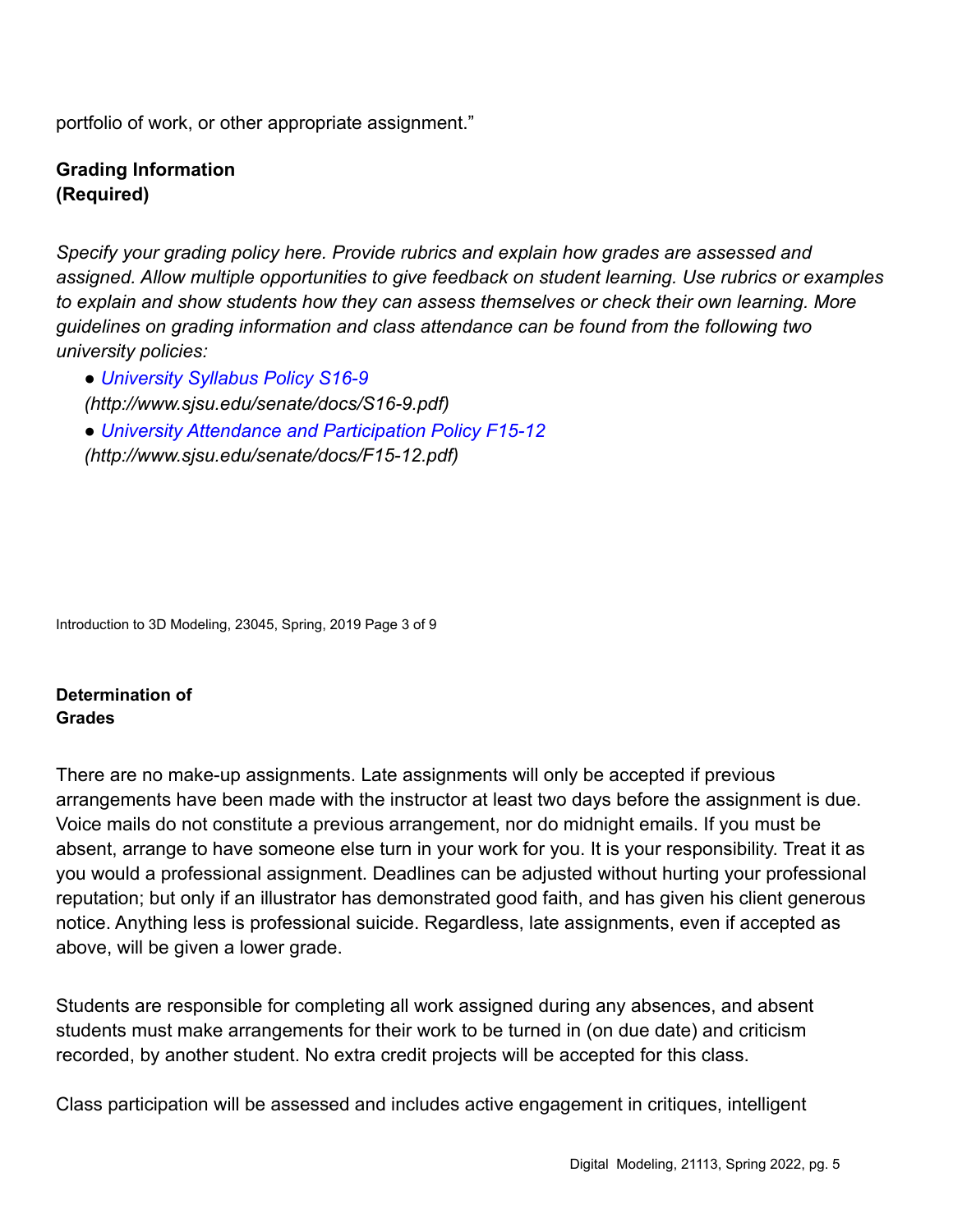questioning, peer mentoring, and proactive learning behavior.

Obviously, the quality of the work, both conceptually and its final execution, is the primary component of the grade; but as mentioned above, the student's grade is also determined by their professional attitude, their conduct, their work ethic, and their ability to meet their deadlines and the educational challenges posed by the assignments. Above all, students are graded on the intelligence they demonstrate while they pursue, question, attempt, evaluate, struggle, succeed and/or fail at their assignments.

While it is technically possible to pass this class with a grade as low as a D-, students should be aware that grades below the "B" range demonstrate a concerning lack of effort and are not considered even marginally adequate for pursuing a career in the entertainment or game industries; they also forecast poor professional prospects within our industry post-graduation. Students receiving grades of C+ or lower should therefore be on notice that their work as completed is barely adequate to graduate and better efforts are necessary if they are to pursue this field as a career. They may want to begin planning for a career path outside our industry.

Note that "All students have the right, within a reasonable time, to know their academic scores, to review their grade-dependent work, and to be provided with explanations for the determination of their course grades." See University Policy F13-1 at http://www.sjsu.edu/senate/docs/F13-1.pdf for more details. Grades may be reviewed privately at any time by arranging a meeting with the instructor. If you want to know your grade—ask.

Late work due to class absence, or any other reason, will not be accepted for grading without prior authorization from the instructor well in advance of deadlines and only for reasons that conform to professional standards. Students are responsible for completing all work assigned during any absences, and absent students must make arrangements for their work to be turned in (on due date) by another student. If an absentee student turns in work, they should make arrangements with another student to take notes for them in regards to criticisms they need to address.

Students should expect that some assignments will continue to receive criticism requiring further work on their part for several weeks, or even months, past the original deadline for the project. Failure to incorporate such changes into their work will result in the work being considered "unfinished" in regards to grading.

"Incomplete" grades are only given rarely, and only in the event of compelling personal or family emergencies and/or crises. If you do receive an incomplete you will have to complete the work on your own and have one year to submit all final materials for consideration or your grade will revert to an F.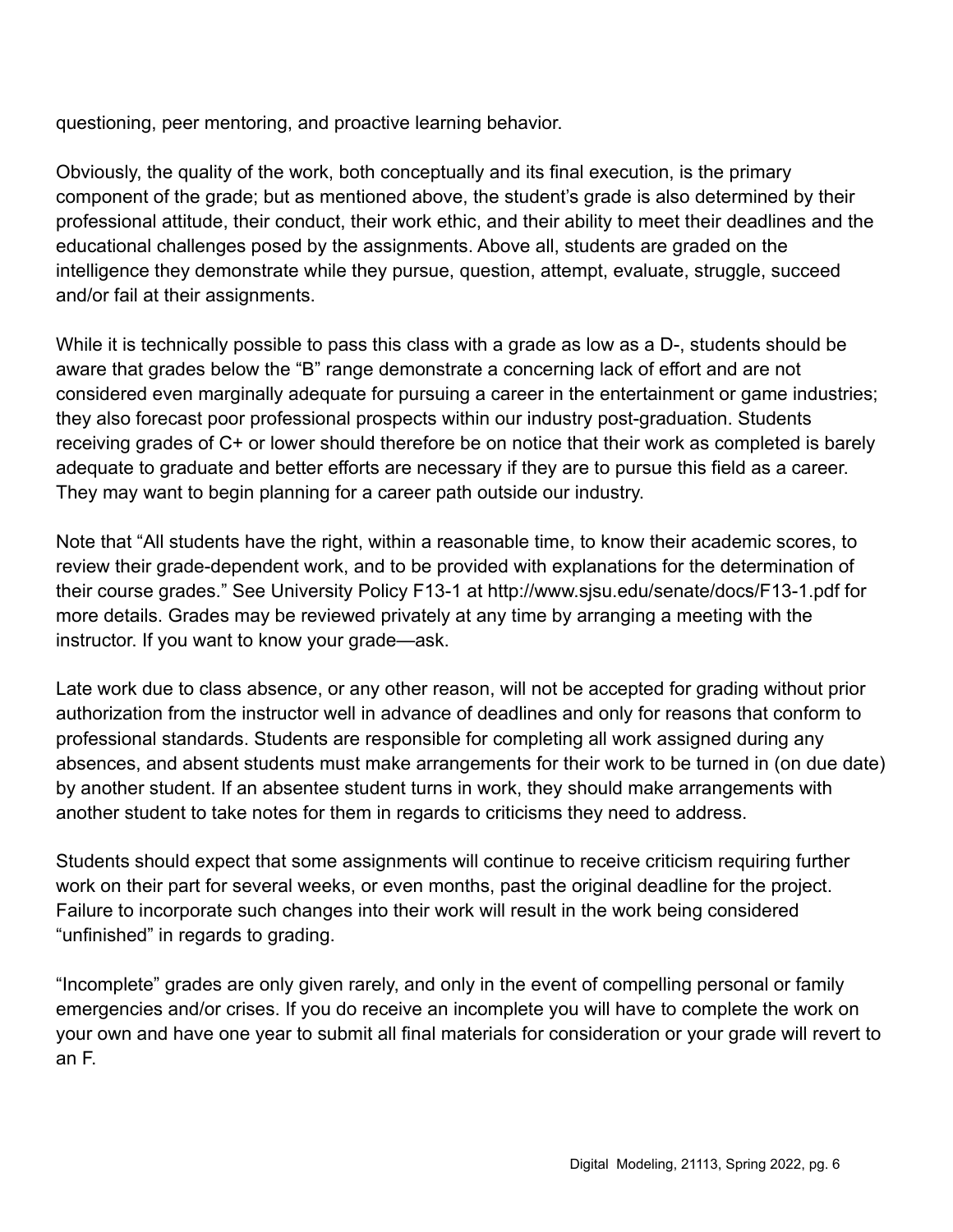Introduction to 3D Modeling, 23045, Spring, 2019 Page 4 of 9 **Grade Weighting:**

Attendance/Participation 10%

Quizzes 20%

Regular Assignments\* 50%

The FINAL 20%

A grades indicate excellent work. B grades indicate above average work. C grades indicate average work. D grades indicate below average work. F grades are failing.

```
A plus = 100\% to
97\% A = 96\% to
93% A minus = 92%
to 90% B plus = 89%
to 87% B = 86% to
83% B minus = 82%
to 80% C plus = 79%
to 77% C = 76% to
73% C minus = 72%
to 70% D plus = 69%to 67\% D = 66\% to
63% D minus = 62%
to 60% F = 59% to
0%
```
Students should expect and plan their schedules to accommodate significant "homework" periods after each class session. Students are expected to bring and maintain prepared materials and be ready to work at the beginning of—and throughout—each class session. Failure to do so will affect one's grade. It is always the student's responsibility to be prepared for class even if absent from the previous class.

Students will receive significant homework assignments every class, with potentially even assignments via email during the week. Several assignments may ultimately overlap at times,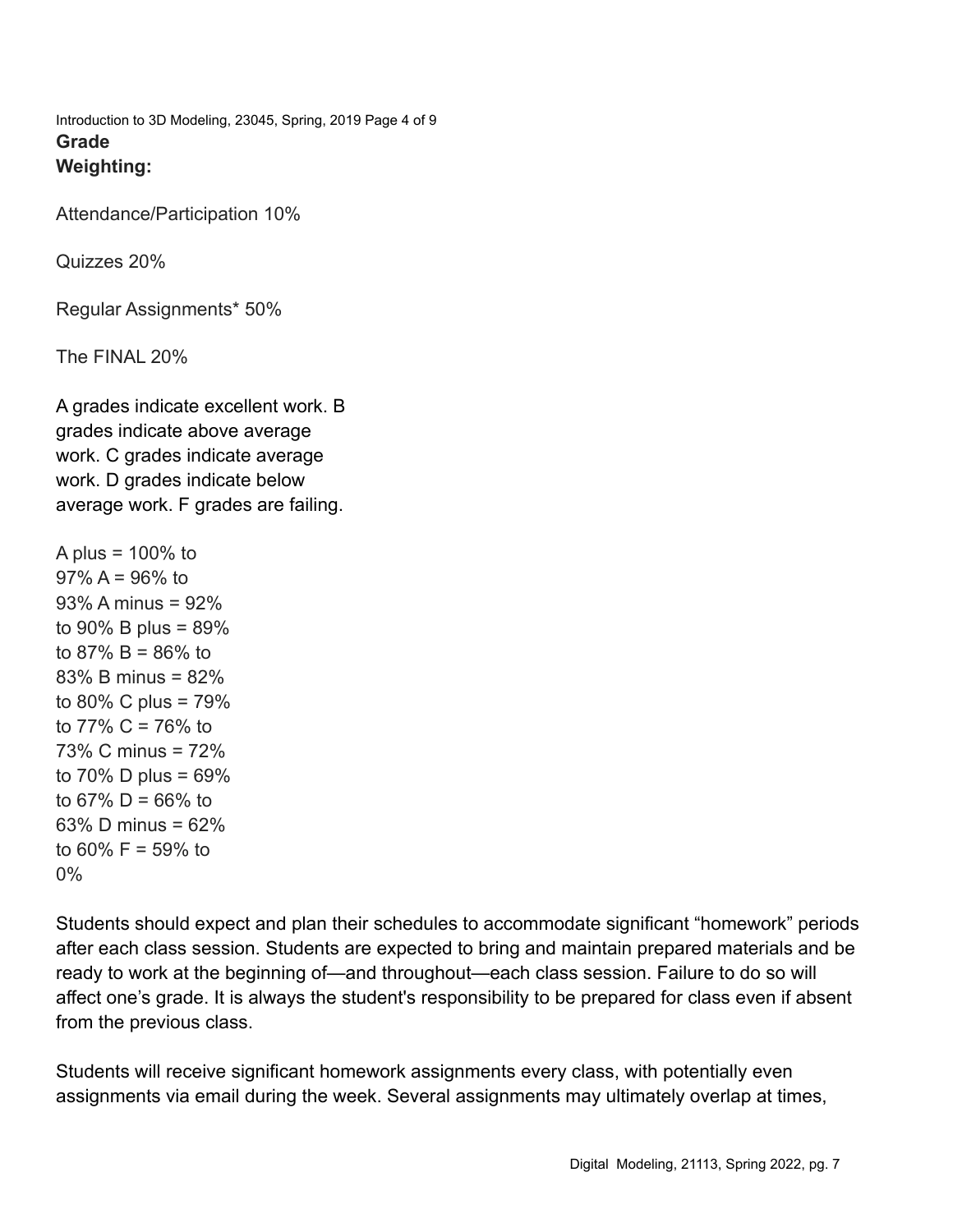and students should expect a considerable amount of work in their final semester.

A final critique will be held on the final exam day in the usual classroom at the time and date indicated by the university final exam schedule. Please consult the sjsu.com website to reserve those times in your calendar immediately.

For further information about classroom activities, please refer to any handouts distributed for assignments. (Available on the CANVAS.)

Academic Integrity policy (Academic Senate Policy F15-7)

"The University's Academic Integrity policy, located

at <http://www.sjsu.edu/senate/docs/S07-2.pdf>, requires you to be honest in all your academic course work. Faculty members are required to report all infractions to the Office of Student Conduct and Ethical Development. The Student Conduct and Ethical Development website is available at <https://www.sjsu.edu/studentconduct/>

Instances of academic dishonesty will not be tolerated by the Animation/Illustration program. Cheating on exams, plagiarism, presenting the work of another as your own, or the use of another person's ideas without giving proper credit will result in AUTOMATIC EXPULSION FROM AND FAILURE OF THE COURSE, with possible expulsion from the Animation/Illustration Major. A second offense will result in IMMEDIATE EXPULSION from the Animation/Illustration Major.

This includes but is not limited to copying someone else's imagery, altering someone else's imagery, altering a pre-existing 3D model, tracing or copying animation, and submitting someone else's notes for a grade.

Introduction to 3D Modeling, 23045, Spring, 2019 Page 5 of 9 **Classroom Protocol**

*Insert your expectations for participation, attendance, arrival times, behavior, safety, cell phone use, etc. here.* All Animation/Illustration students are expected to conduct themselves in a professional manner at all times. See the bulleted list below for general program policies and expectations.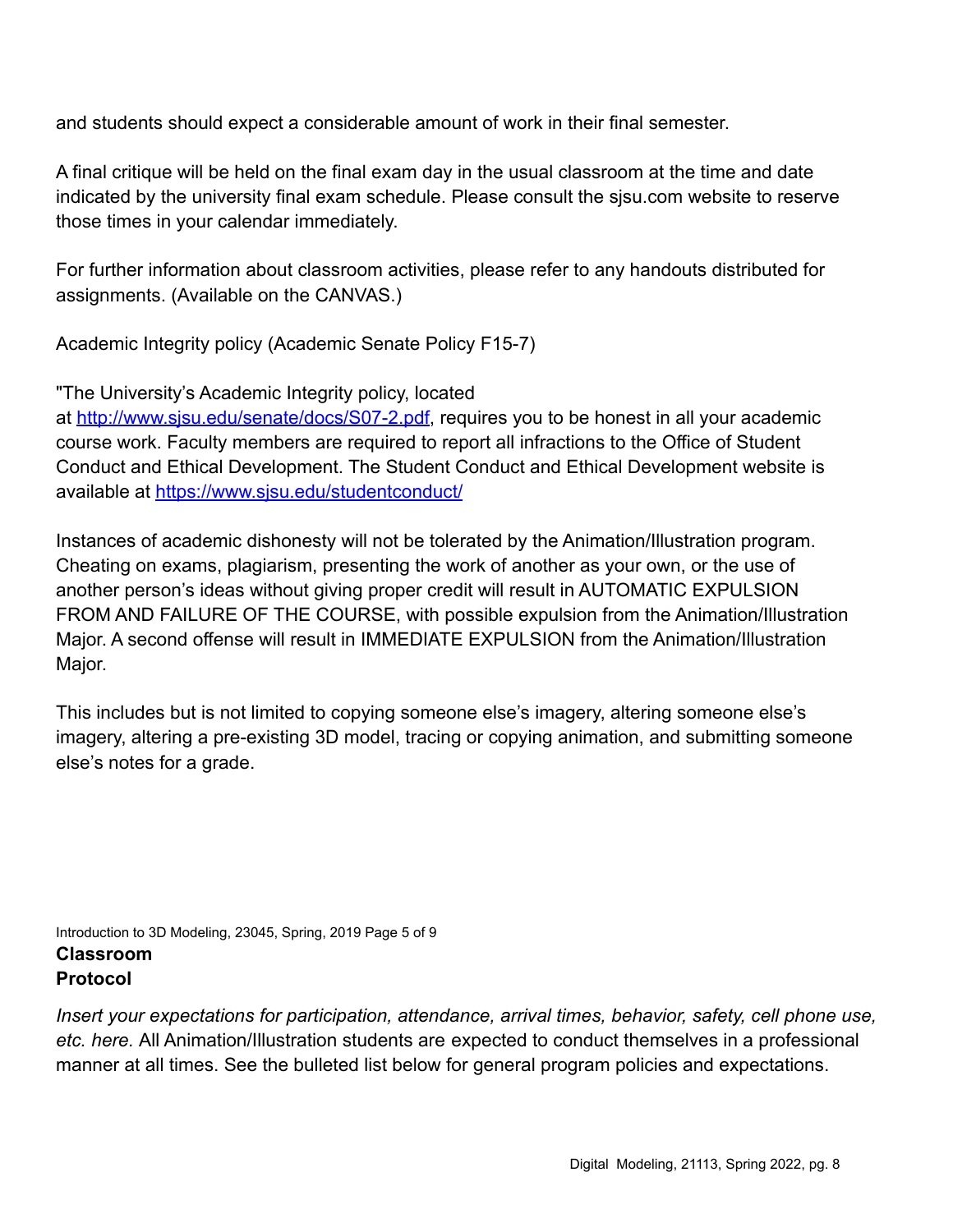Whether in class or working after hours, students must respect the facilities and fellow students and are expected to present themselves and their work in a clean professional manner. Students will be held accountable for both classroom participation and contributing to the creation of a positive atmosphere for education.

Classes and events are to be treated as business appointments and students are expected to be in attendance, fully prepared, and on time. Fully prepared means having all necessary materials needed to work on class projects, having prepared according to instructions, and having made significant progress on assignments from the previous class. Failure to accomplish any of the above will significantly lower your grade.

The occasional absence is unremarkable, but if an absence is unavoidable, students are expected to notify the instructor immediately, and contact their peers to both turn in work on the due date and stay current with class assignments they may have missed.

Cell phones should be silent and should not be utilized during class unless otherwise directed. Students should refrain from eating food others can smell. At the end of classes, students are expected to leave the classroom cleaner than they found it, push in chairs, etc. During breaks and immediately before and after class, students should be conscious of the overall noise level in the room and try to minimize it in order to allow for the private instructor/student conversations that often occur.

Finally, students should maintain an awareness of the safety of their surroundings, belongings, and classmates. In particular, when working in the building and entering or leaving after hours, students should accompany one another in the interest of safety or call the University Police for an escort. Report any suspicious persons or behavior to the University police at 408-924-2222 or by picking up a blue emergency phone.

#### **Animation/Illustration Program Policies**

- Students must arrive to class on time with materials ready to work.
- Cell phones must be silenced.
- Private conversations during lectures and class discussions are not permitted.
- No checking email or using laptops for activities unrelated to the class.
- No playing personal audio through speakers, use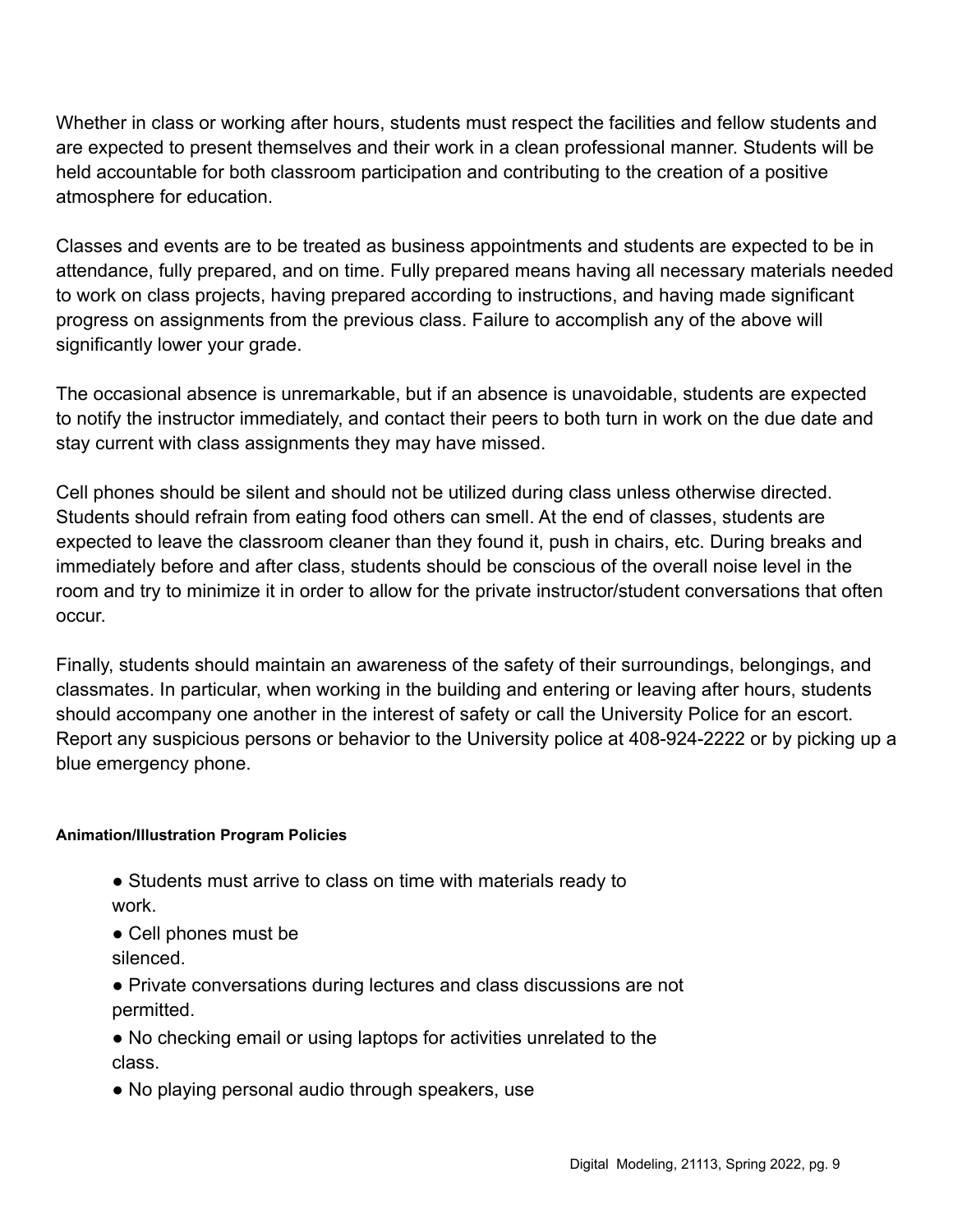headphones only.

• Do not prop open any

doors.

● Do not leave valuable items

unattended.

• Do not leave the classroom without cleaning your area.

• Be courteous to others, keep private conversations quiet.

● Aromatic foods are not allowed in any of the classrooms or labs.

• Please be attentive to your personal hygiene.

#### **Computer Labs: Violation of rules will result in loss of lab access for the whole semester**

- No food or beverages by the workstations.
- Do not change the connections on the equipment.
- Do not move any equipment in the lab.
- No traditional painting.

**University Policies (Required)** Below is all we will post. We will no longer post individual descriptions and links to academic integrity, counseling, etc.

Per University Policy S16-9 *(http://www.sjsu.edu/senate/docs/S16-9.pdf)*, relevant information to all courses, such as academic integrity, accommodations, dropping and adding, consent for recording of class, etc. is available on Office of Graduate and Undergraduate Programs' Syllabus Information web page at http://www.sjsu.edu/gup/syllabusinfo/ Make sure to review these university policies and resources with students.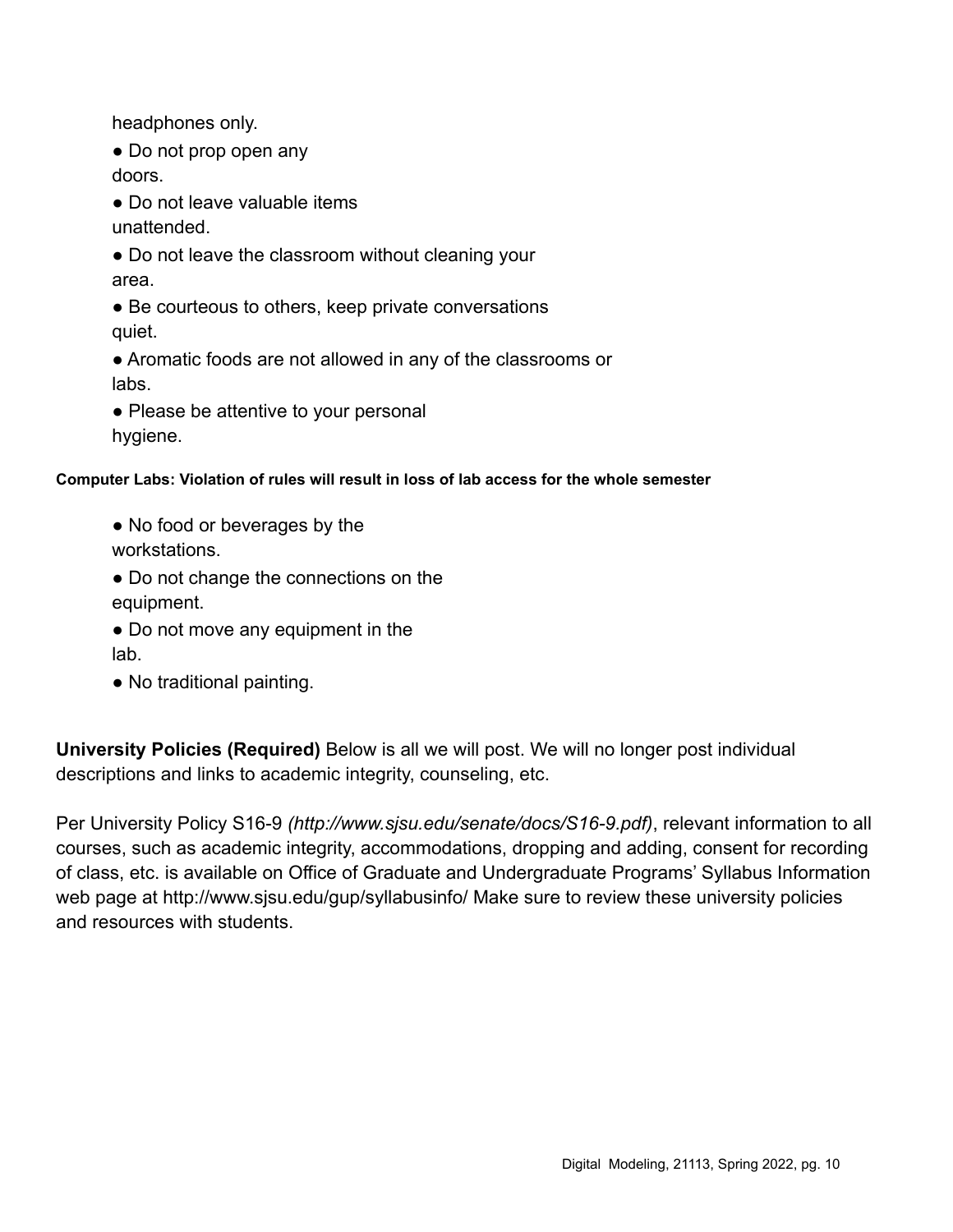# **Digital Modeling I, 01, Fall 2021**

## **Course Schedule**

*The following schedule is subject to change. Any changes will be discussed in class.*

| <b>Week</b><br>(Optional) | <b>Date</b>       | Topics, Readings, Assignments, Deadlines<br>(If appropriate, add any extra column(s) to meet your<br>needs.) |
|---------------------------|-------------------|--------------------------------------------------------------------------------------------------------------|
| $\mathbf{1}$              | 1/25<br>Tu        | N/A                                                                                                          |
| $\overline{2}$            | 1/27<br><b>Th</b> | <b>First Class</b>                                                                                           |
| $\overline{2}$            |                   | ZBrush Bootcamp                                                                                              |
| 3                         |                   | ZBrush Bootcamp                                                                                              |
| 3                         |                   | ZBrush Bootcamp                                                                                              |
| $\overline{4}$            |                   | ZBrush Bootcamp                                                                                              |
| $\overline{4}$            |                   | ZBrush Bootcamp                                                                                              |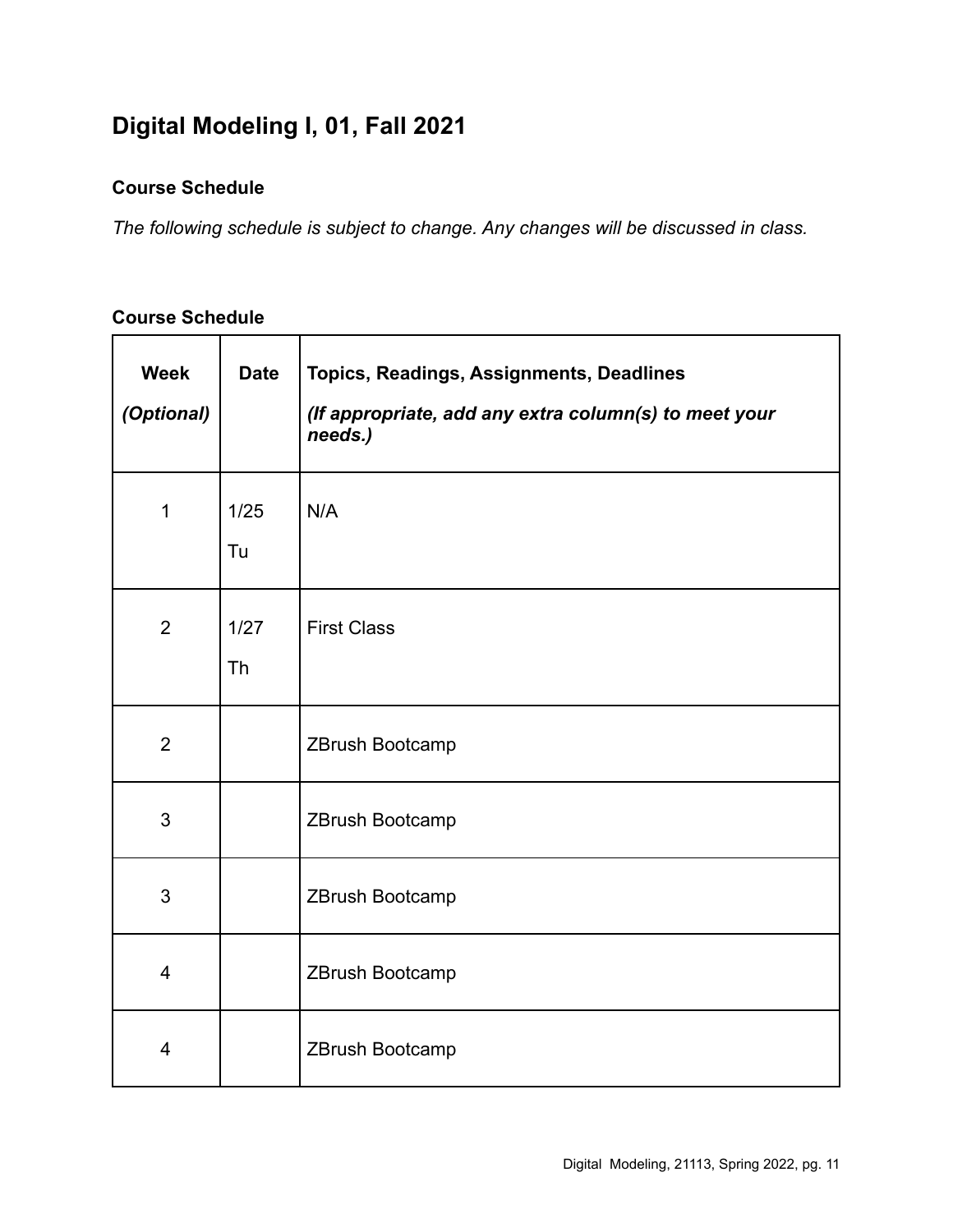| $\sqrt{5}$       | Hard Surface Modeling |
|------------------|-----------------------|
| $\sqrt{5}$       | Hard Surface Modeling |
| $\,6$            | <b>Boots</b>          |
| $\,6$            | <b>Boots</b>          |
| $\overline{7}$   | <b>Boots</b>          |
| $\overline{7}$   | Pants                 |
| $\bf 8$          | Pants                 |
| $\bf 8$          | Pants                 |
| $\boldsymbol{9}$ | Shirt                 |
| $\boldsymbol{9}$ | Shirt                 |
| $10$             | Shirt                 |
| $10\,$           | Shirt                 |
| 11               | <b>Spring Recess</b>  |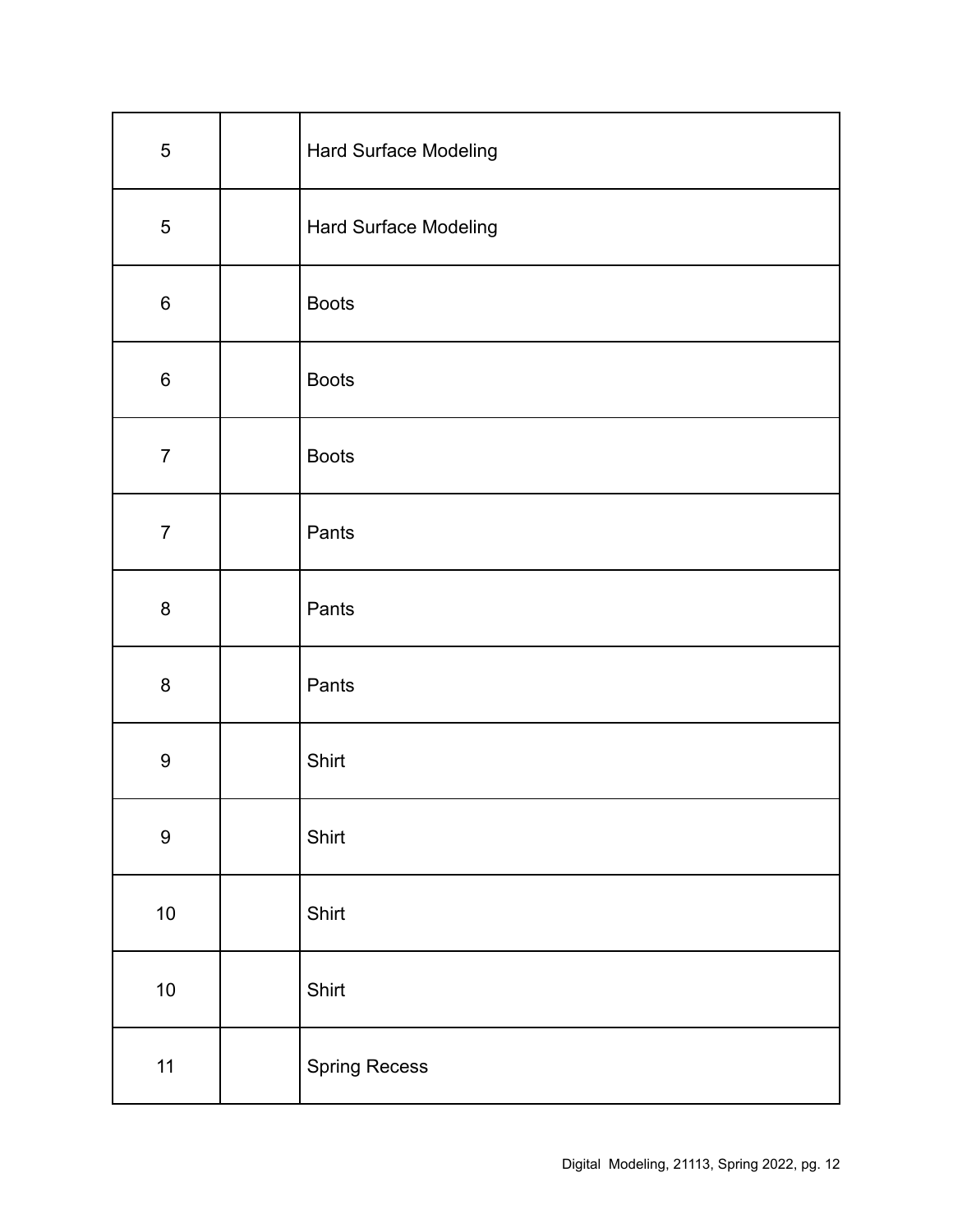| 11            |                   | <b>Spring Recess</b>  |
|---------------|-------------------|-----------------------|
| 12            |                   | <b>Final Projects</b> |
| 12            |                   | <b>Final Projects</b> |
| 13            |                   | <b>Final Projects</b> |
| 13            |                   | <b>Final Projects</b> |
| 14            |                   | <b>Final Projects</b> |
| 14            |                   | <b>Final Projects</b> |
| 15            |                   | <b>Final Projects</b> |
| 15            |                   | <b>Final Projects</b> |
| 16            |                   | <b>Final Projects</b> |
| 16            |                   | Last Day of Class     |
| Final<br>Exam | <b>Th</b><br>5/19 | FINAL, 7:15AM_9:30AM  |